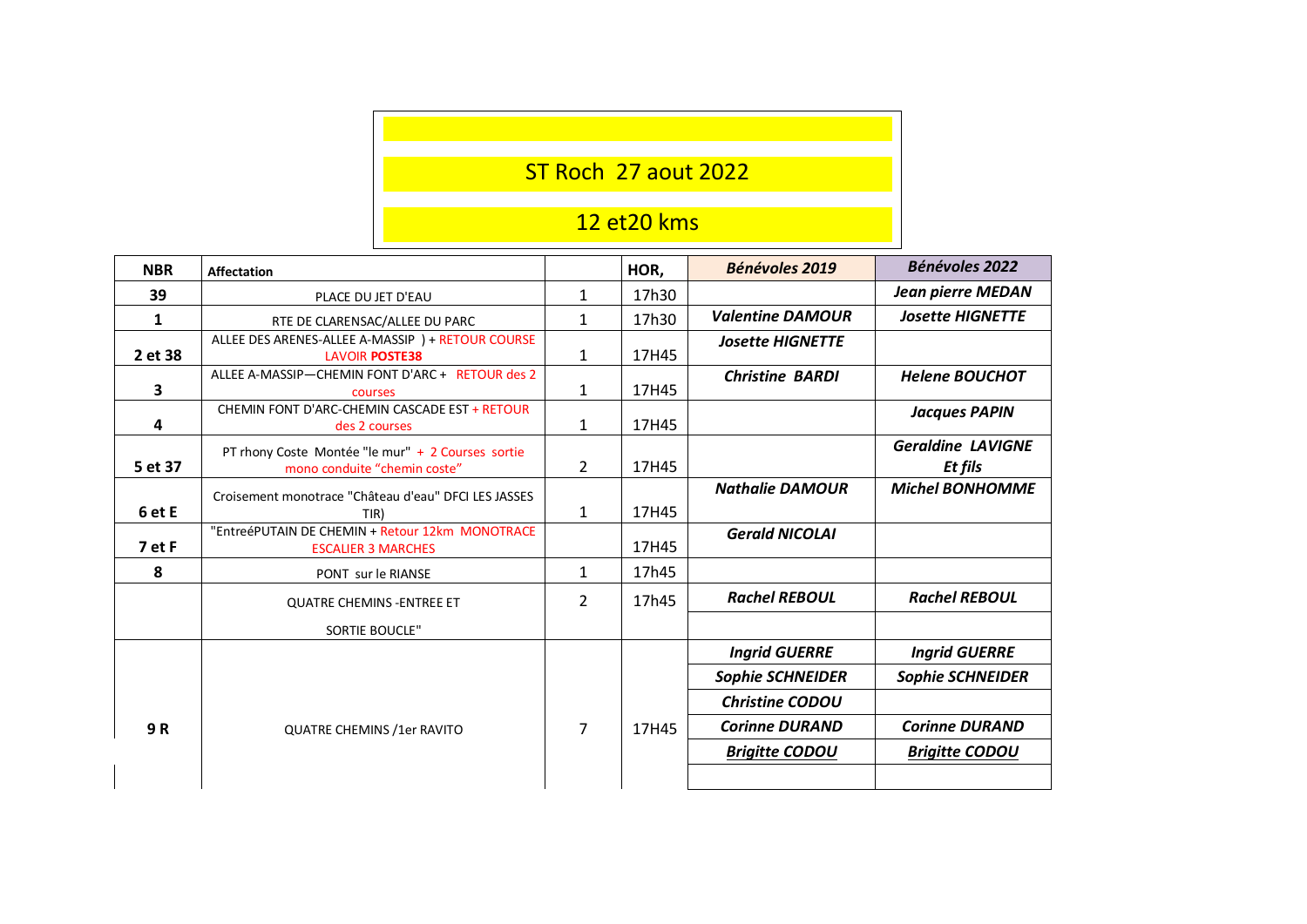| 10 | MONTEE VTT MONOTRACE COFFRE FORT- | 1              | 17h45 | <b>Francis BARCIET</b>              |                                          |
|----|-----------------------------------|----------------|-------|-------------------------------------|------------------------------------------|
|    | SORTIE TOBOGGAN                   | $\mathbf{1}$   | 17H45 | Geneviève GARCIA                    |                                          |
| 12 | <b>MAZET QUAIREL</b>              | $\mathbf{1}$   | 18h00 | <b>Yves GARCIA</b>                  | <b>Franck PIERRE</b>                     |
| 13 | <b>CHENE BLANC - SANGLIER</b>     | 1              | 18h00 | <b>Jean marc TROPIN</b>             |                                          |
| 14 |                                   | $\overline{2}$ |       |                                     |                                          |
|    | SORTIE DES SANGLIERS              |                | 18h15 | <b>Philippe MACQUET</b>             | <b>Adrien CARRET +</b><br>compagne       |
|    |                                   |                |       | <b>Alain GUILLOT</b>                |                                          |
| 15 | <b>BIFFURCATION 12 ET 20KM</b>    | 3              | 18h15 | <b>Laurent FEUILLAS</b>             | <b>Louis SATTES</b>                      |
|    |                                   |                |       |                                     | <b>Dominique APFFEL-</b><br><b>VERON</b> |
| 15 | 2ème RAVITO                       | 5              | 18h15 | <b>Axel ARNAUD</b>                  |                                          |
|    |                                   |                |       | <b>Carine ARNAUD</b>                |                                          |
|    |                                   |                |       | <b>Merzoug GOUCHIDA</b>             |                                          |
|    |                                   |                |       | Christophe<br><b>VANGREVELINGHE</b> |                                          |
| 16 | <b>ENTREE TERRAIN RENE ROUX</b>   |                | 18h15 | <b>Stephane GAMBE</b>               |                                          |
| 17 | SORTIE TERRAIN RENE ROUX          |                | 18h15 |                                     | <b>Olivier SENAUX</b>                    |
| 18 | SORTIE MONOTRAVCE AVANT SANOVA    | 1              | 18h30 |                                     |                                          |
| 19 | <b>CROISEMENT SOUS ELIE</b>       | $\mathbf{1}$   | 18h30 |                                     |                                          |
| 20 | CROISEMENT DFCI / MAZET BERNARD   | $\mathbf{1}$   | 18H30 | <b>Christian VIGNE</b>              | <b>Jose MARTINEZ</b>                     |
| 21 | <b>CHENE ABEILLE</b>              |                | 18h30 |                                     |                                          |
| 22 | SORTIE MONTEE DES ABEILLES        | 1              | 18H45 | <b>Lucie CESARI</b>                 |                                          |
| 23 | <b>ENTREE MONO SOURCE ROMARIN</b> | 1              | 18H45 | <b>Patrick CESARI</b>               |                                          |
| 24 | CAMIN DE DENIS                    |                | 18H45 |                                     | <b>Henry RIUS</b>                        |
| 25 | SORTIE CAMIN DE DENIS             | $\mathbf{1}$   | 19h00 | <b>Anthony CLAVER</b>               | <b>Anthony CLAVER</b>                    |
| 26 | <b>DFCI PIERRE PLANTEE</b>        | $\mathbf{1}$   | 19h00 | J François. MAGAN                   |                                          |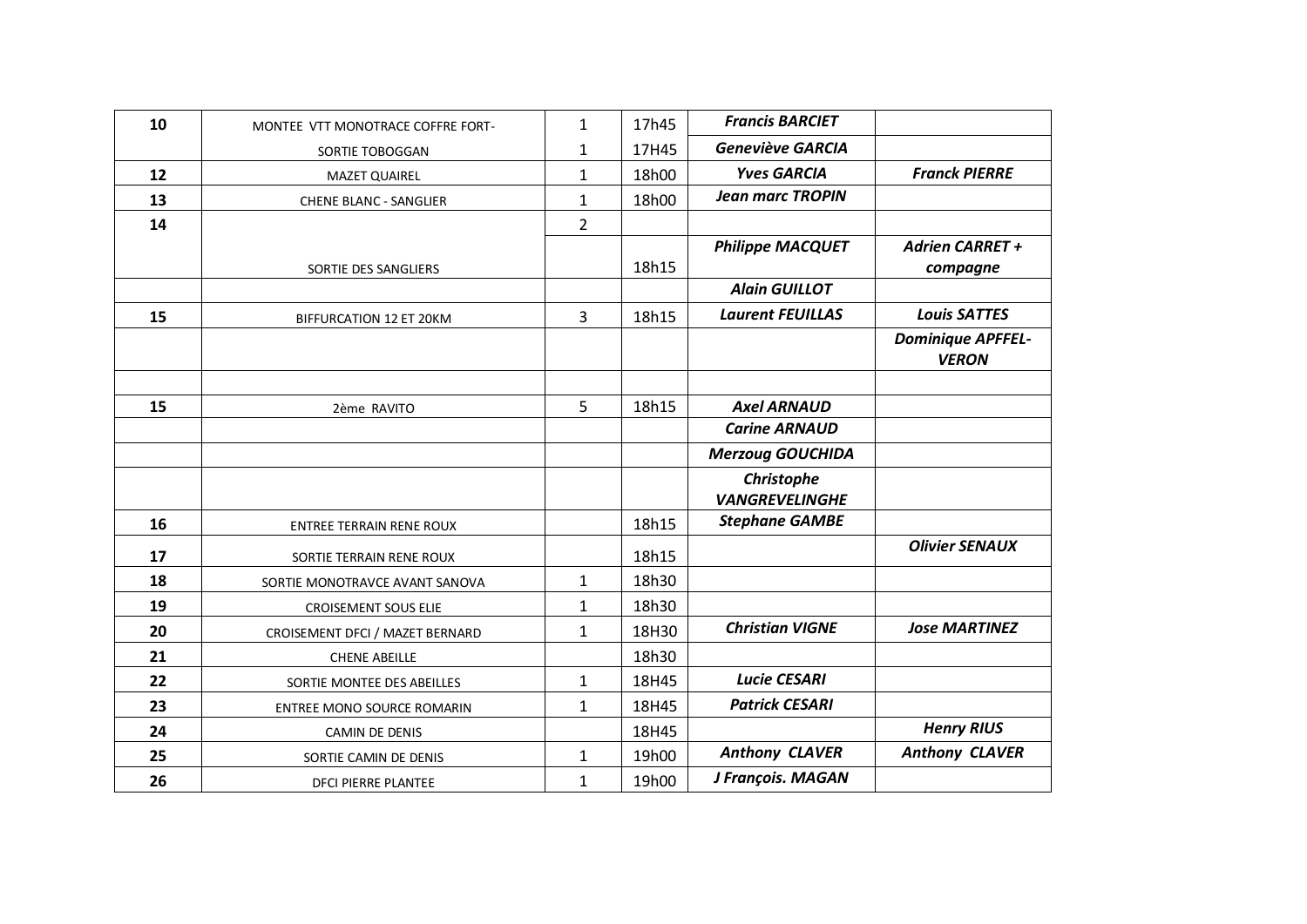| 27 | <b>ENTREE MONO A "BERGO"</b>                      |       | 1              | 19h00 |                           |                                              |
|----|---------------------------------------------------|-------|----------------|-------|---------------------------|----------------------------------------------|
|    |                                                   |       |                |       |                           |                                              |
| 27 | 3ème RAVITO                                       |       | 5              | 19h00 | <b>Isabelle SIMOTHE</b>   |                                              |
|    | DFCI CLARENSAC/CARREAU DE LANES                   |       |                |       | <b>Michel LELUT</b>       |                                              |
|    |                                                   |       |                |       | <b>Brigitte CELARY</b>    | <b>Rubens VANEL</b>                          |
|    |                                                   |       |                |       | <b>Celine TRAHINE</b>     |                                              |
|    |                                                   |       |                |       | <b>Tiffen LE MARTELOT</b> |                                              |
| 28 | <b>ENTREE "CHEMIN DU BONHEUR"</b>                 |       | $\mathbf{1}$   | 19h00 | <b>Patrice DELTRUEL</b>   |                                              |
| 29 | SORTIE "CHEMIN DU BONHEUR"                        |       | $\mathbf{1}$   | 19h00 | <b>Jack OLIVET</b>        |                                              |
| 30 | CITERNE PONT DES ACACIAS                          |       | $\mathbf{1}$   | 19h00 |                           |                                              |
| 31 | ENTREE MONO "TROU DU CUL DU MONDE"                |       | $\mathbf{1}$   | 19h00 |                           |                                              |
| 32 | <b>ENTREE MONO DU GRAND BOIS</b>                  |       | 1              | 19h00 |                           |                                              |
| 33 | DFCI la traversée entrée arrivée des 2<br>courses |       | $\overline{2}$ | 19h00 |                           | <b>Arnaud DUJARRIC</b>                       |
| 34 | Mas blanc taureaux                                |       | 1              | 19h00 |                           |                                              |
| 35 | Entrée marsupilami                                |       | $\mathbf{1}$   | 19h00 |                           |                                              |
| 36 | Sortie marsupilami                                |       | $\mathbf{1}$   | 19h00 |                           | <b>Jean Pierre BOSQUIER</b>                  |
| A  | Montée capitelle                                  | 12kms | $\mathbf{1}$   | 17h45 |                           |                                              |
| B  | Croisement borne brl                              | 12kms | 1              | 17h45 |                           | <b>Daniel DURAND Alain</b><br><b>PELATAN</b> |
| C  | <b>Bassin monotrace</b>                           | 12kms | $\mathbf{1}$   | 17h45 |                           |                                              |
| D  | Mazet bateau monotrace                            | 12kms | 1              | 17h45 |                           | <b>Ghyslain CODOU Yves</b><br><b>NORDEZ</b>  |
| E  | Bifurcation 12 et 20 kms sanouva                  | 12kms | $\overline{2}$ | 17H45 |                           |                                              |